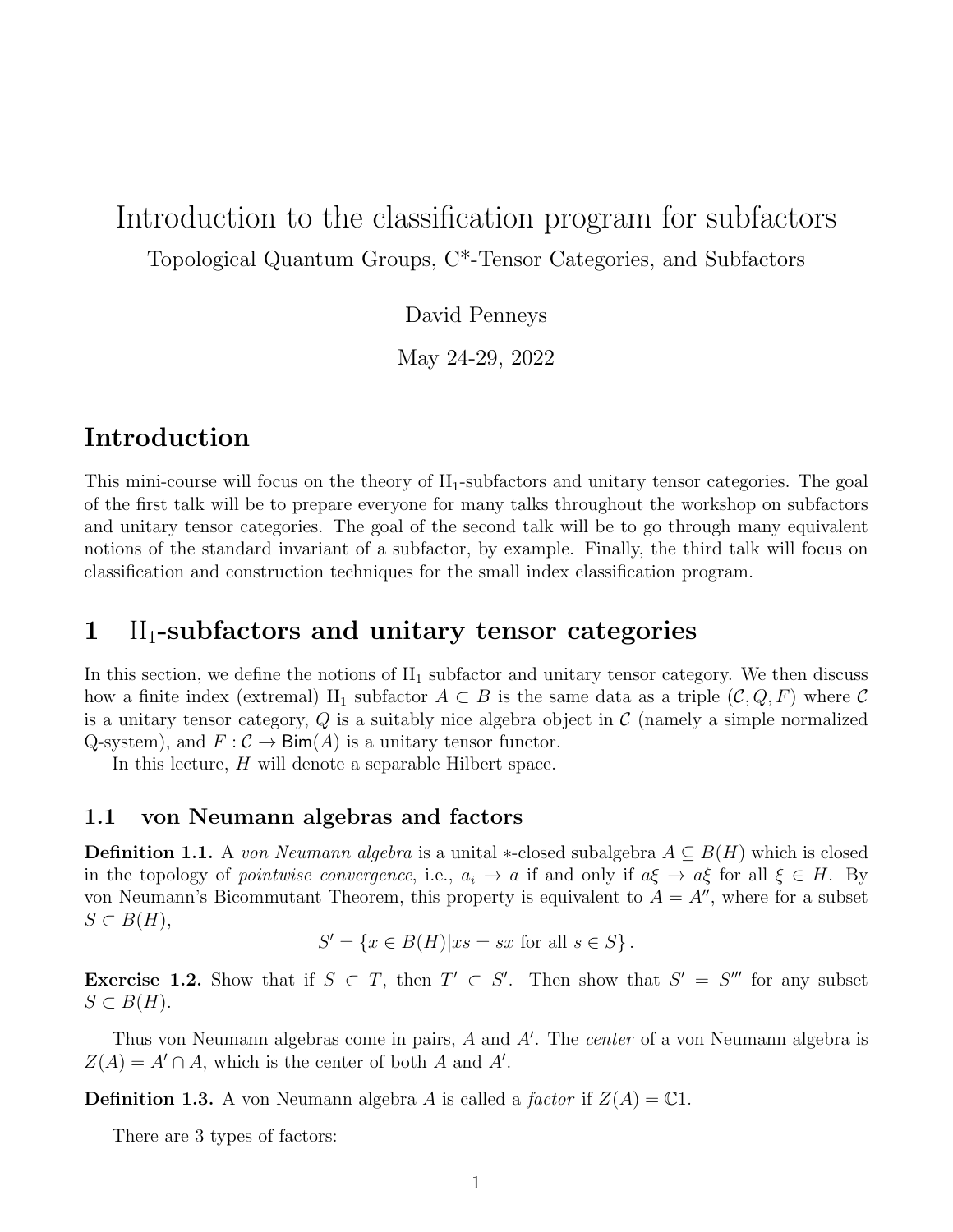- (1) A is type  $I_n$  if  $A \cong B(H)$  where  $\dim(H) = n$  with  $n \in \mathbb{N} \cup \{\infty\}.$
- (2) A is type II if A has a normal, semifinite tracial weight  $tr : A^+ \to [0, \infty]$ . A is called type II<sub>1</sub> if this trace can be normalized so  $tr(1_A) = 1$ . Otherwise A is called type  $II_{\infty}$ .
- (3) If A is not type I or type II, then A is type III.

We will focus mainly on type  $II_1$ .

**Fact 1.4.** The (normalized) trace in a  $II_1$  factor is unique. Moreover, it is *normal*, i.e., is is SOT-continuous on the norm-closed unit ball.

**Example 1.5.** Suppose  $\Gamma$  is a countable icc group (all conjugacy classes infinite except for the class of  $e \in \Gamma$ ). Consider the left regular action of  $\Gamma$  on  $\ell^2 \Gamma$  by  $(\lambda_g f)(h) = f(g^{-1}h)$ . Then  $L\Gamma = \lambda \Gamma''$  is a II<sub>1</sub>-factor with  $\text{tr}_{LT}(x) := \langle x\delta_e, \delta_e \rangle$ , where  $\delta_e$  is the indicator function at  $e \in \Gamma$ . For finite sums,  $\operatorname{tr}_A\left(\sum c_g \lambda_g\right) = c_e.$ 

**Definition 1.6.** A  $II_1$ -factor is called *hyperfinite* if it generated by an increasing union of finite dimensional algebras.

**Fact 1.7.** There is a unique hyperfinite  $II_1$ -factor R up to isomorphism by  $[MvN43]$ . In fact,  $R \cong L(S_{\infty})$ , where  $S_{\infty}$  is the group of finite permutations of N, and also  $R \cong \bigotimes_{i=1}^{\infty} M_2(\mathbb{C})$ .

**Fact 1.8.**  $\{\text{tr}(p)|p\text{ is a projection in }A\} = [0,1].$ 

Exercise 1.9. Construct a projection of arbitrary trace in  $LS_{\infty}$  and in  $LF_2$ .

## 1.2 The standard representation and modules

Given a II<sub>1</sub>-factor A and its (unique) trace  $\text{tr}_A$ , we define its standard representation on  $L^2A$  via the GNS construction.

We define a sesquilinear form on A by  $\langle a, b \rangle := \text{tr}_A(b^*a)$ . Since  $\text{tr}_A$  is faithful, there are no zero-length vectors. Define  $L^2 A = L^2(A, \text{tr}_A)$  to be the completion of A in the 2-norm given by  $||a||_2 = \text{tr}_A(a^*a)^{1/2}$ . We denote the image of  $1 \in A$  in  $L^2A$  by  $\Omega$ , which allows us to differentiate between  $a \in A$  and  $a\Omega \in L^2A$ .

Now A acts on AΩ by left multiplication:  $a \cdot b\Omega := ab\Omega$ . Since  $\text{tr}_A$  is a normal state on A, this action is by bounded operators, and thus the action extends to a normal action of A on  $L^2A$ . Moreover, the operator norm on  $L^2A$  agrees with the operator norm on A coming from any other representation.

**Definition 1.10.** The standard representation of A is the left regular representation on  $L^2A$ .

Since  $\text{tr}_A$  is a trace, the map  $a\Omega \mapsto a^*\Omega$  is isometric, and thus extends to an anti-linear unitary  $J$  on  $L^2A$  called the modular conjugation.

We now consider the action of  $Ja^*J$  on  $L^2A$ :

$$
Ja^*Jb\Omega = Ja^*b^*\Omega = Ja^*b^*\Omega = ba\Omega,
$$

i.e.,  $Ja^*J$  is right multiplication by a. Since right multiplication commutes with left multiplication, we have  $JAJ \subset A' \cap B(L^2A)$ .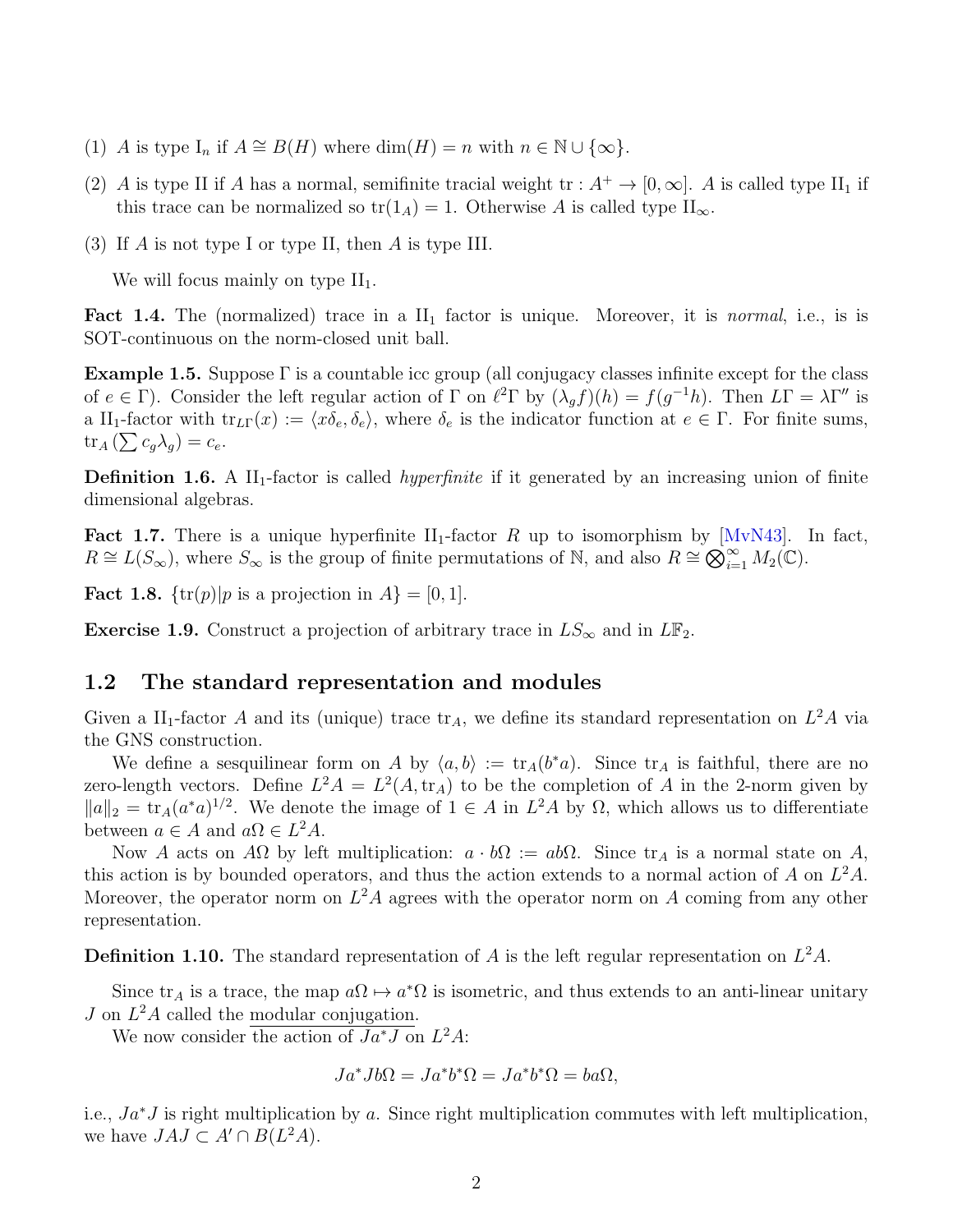Fact 1.11.  $JAJ = A' \cap B(L^2A)$ .

**Definition 1.12.** Any A-module  $H_A$  is isomorphic to  $\bigoplus^n L^2A \oplus pL^2A$  for some orthogonal projection  $p \in A$ . The (right) von Neumann dimension of H is defined as  $\dim(AH) := n + \text{tr}(p)$ . There is a similar notion of left von Neumann dimension for left modules.

**Fact 1.13.** dim( $H_A$ ) is finite if and only if  $A' \cap B(H)$  is a II<sub>1</sub> factor.

Given an isomorphism  $H_A \cong \bigoplus^n L^2A \oplus pL^2A$ , let  $\beta_i = (0, \ldots, 0, \Omega, 0, \ldots, 0)$  where  $\Omega$  is in the *i*-th slot for  $1 \leq i \leq n$ , and let  $\beta_{n+1} = (0, \ldots, 0, p\Omega)$  (if  $n \neq \infty$  and  $p \neq 0$ ). Then each  $\beta_i$  defines a bounded map  $L_{\beta_i}: L^2 A_A \to H_A$  by  $x\Omega \mapsto \beta_i x$ , and  $\sum_i L_{\beta_i} L_{\beta_i}^* = 1_H$ . We call  $\{\beta_i\}$  an *orthonormal*  $H_A$ -basis.

### 1.3 II<sub>1</sub>-subfactors, index, and the basic construction

We now consider a II<sub>1</sub>-subfactor, i.e., a unital inclusion of II<sub>1</sub>-factors  $A \subseteq B$ . Since A, B have unique traces tr<sub>A</sub>, tr<sub>B</sub> respectively, we must have tr<sub>B</sub>  $|_A = \text{tr}_A$ .

**Definition 1.14** ([\[Jon83\]](#page-13-0)). The *index* of the subfactor  $A \subset B$  is  $[B : A] := \dim(A \mathcal{L}^2 B)$ . By [[\[PP86\]](#page-14-1), the index  $[B : A]$  is finite if and only if B is a finitely generated projective left A-module if and only if  $A' \cap B(L^2B)$  is a  $II_1$  factor.

#### Examples 1.15.

- (1) (amplification)  $A \subset M_n(A)$  has index  $n^2$ .
- (2) (locally trivial) For any finitely presented group  $\Gamma := \langle \theta_1, \ldots, \theta_{n-1} \rangle \subset \text{Aut}(A)$ , we get an index  $n^2$  subfactor

$$
\{\operatorname{diag}(a,\theta_1(a),\ldots,\theta_{n-1}(a))|a\in A\}\subset M_n(A).
$$

- (3) Given an outer action of a finite group G on A, then  $A^G \subset A$  and  $A \subset A \rtimes G$  have index |G|.
- (4) If in the previous case,  $H \leq G$  is a subgroup, then both  $R^G \subset R^H$  and  $A \rtimes H \subset A \rtimes G$  have index  $[G:H]$ .

Let us now look more closely at the standard representation of  $B$  on  $L^2B$  in the presence of a finite index subfactor  $A \subseteq B$ . We immediately see the action of five II<sub>1</sub>-factors:



and we see there should be one more  $II_1$ -factor in this story.

**Definition 1.16.** The *basic construction* of  $A \subseteq B$  is the II<sub>1</sub>-factor  $JA'J$  acting on  $L^2B$ .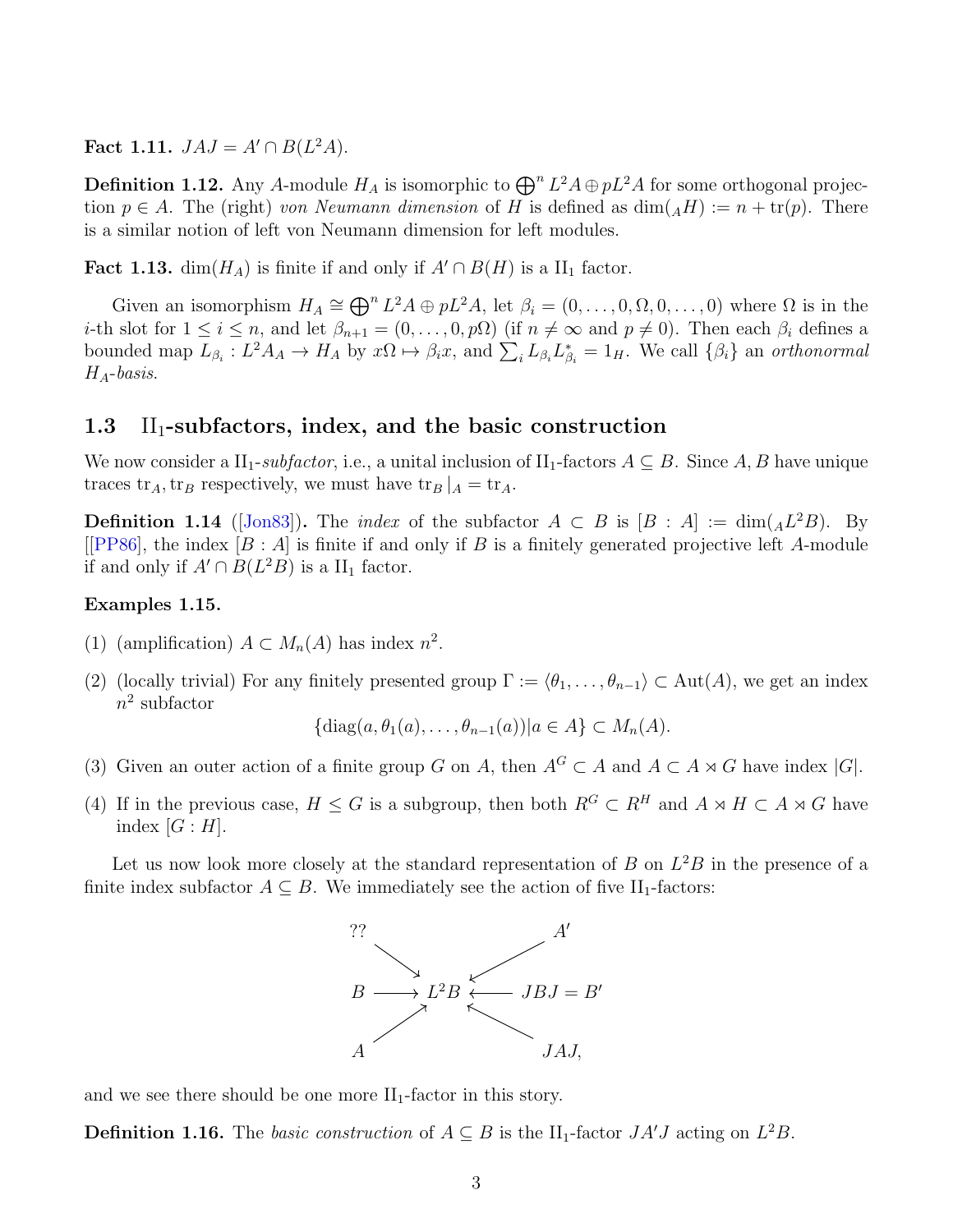**Example 1.17.** Suppose  $\alpha$ :  $G \to \text{Aut}(A)$  is an outer action where G is a finite group. The basic construction of  $A^G \subseteq A$  is isomorphic to  $A \rtimes G$ . The basic construction of  $A \subseteq A \rtimes G$  is isomorphic to  $A \otimes B(\ell^2(G))$ .

Just as von Neumann algebras come in pairs  $A, A'$ , we see that subfactors also come in pairs:  $A \subseteq B$  and  $B' \subseteq A'$ , which is conjugate (anti-isomorphic) to  $B = JB'J \subseteq JA'J$ .

Alternatively, since  $\text{tr}_B |A| = \text{tr}_A$ , the natural inclusion  $A \subset B$  gives rise to a canonical inclusion  $\iota_A: L^2A \subset L^2B$ , which is  $A - A$  bimodular. The adjoint  $\iota_A^*: L^2B \to L^2A$  is the  $A - A$  bimodular projection onto  $L^2A$ . We define the *Jones projection*  $e_A := \iota_A \iota_A^* \in B(L^2B)$ .

**Fact 1.18** ([\[Jon83\]](#page-13-0)).  $JA'J = \langle B, e_A \rangle$ , the von Neumann algebra generated by B and  $e_A$ .

For each  $b \in B$ , observe that  $E_A(b) := \iota_A^* b \iota_A \in B(L^2A)$  is A-linear, and thus defines an operator in  $JAJ' = A$ . Moreover,  $e_A b\Omega = E_A(b)\Omega$ . The map  $E_A : B \to A$  is clearly normal,  $A - A$  bimodular, and unital completely positive, i.e., it is a normal *conditional expectation*. One can also show  $E_A$  is faithful.

**Fact 1.19** ([\[Jon83\]](#page-13-0)).  $[\langle B, e_A \rangle : B] = [B : A]$ , and  $\text{tr}_{\langle B, e_A \rangle}(e_A x) = [B : A]^{-1} \text{tr}_B(x)$  for all  $x \in B$ .

Hence we may iterate the basic construction of  $A_0 = A \subseteq B = A_1$  to get the *Jones tower* of II<sub>1</sub>-factors  $(A_n)_{n\geq 0}$  where  $[A_{n+1} : A_n] = [B : A]$ , and  $A_{n+1} = \langle A_n, e_n \rangle$ , where  $e_n : L^2 A_n \to L^2 A_n$  is the orthogonal projection with range  $L^2A_{n-1}$ .

The first sign that something genuinely interesting is going on is the following proposition.

**Proposition 1.20** ([\[Jon83\]](#page-13-0)). The projections  $(e_i)_{i>0}$  satisfy the Jones-Temperley-Lieb relations  $[TL71]$  for  $d = [B : A]^{-1/2}$ :

- (1)  $e_i^2 = e_i^* = e_i$ ,
- (2)  $e_i e_j = e_i e_i$  when  $|i j| > 1$ , and
- (3)  $e_i e_{i \pm 1} e_i = d^{-2} e_i$ .

Thus a subfactor gives a semisimple quotient of the *Temperley-Lieb-Jones algebra*  $TLJ_n(d)$  for  $d = [B : A]^{1/2}$  for every  $n \geq 0$ , which we will discuss in the second lecture, leading to Jones' famous index rigidity theorem.

#### 1.4 Unitary tensor categories

We can trade a finite index (extremal)  $II_1$  subfactor for three pieces of data:

- (1) The unitary tensor category  $\mathcal{C}$ ,
- (2) A suitably nice algebra object  $Q \in \mathcal{C}$  (namely a simple normalized Q-system), and
- (3) a unitary tensor functor  $F : \mathcal{C} \to \text{Bim}(A)$ .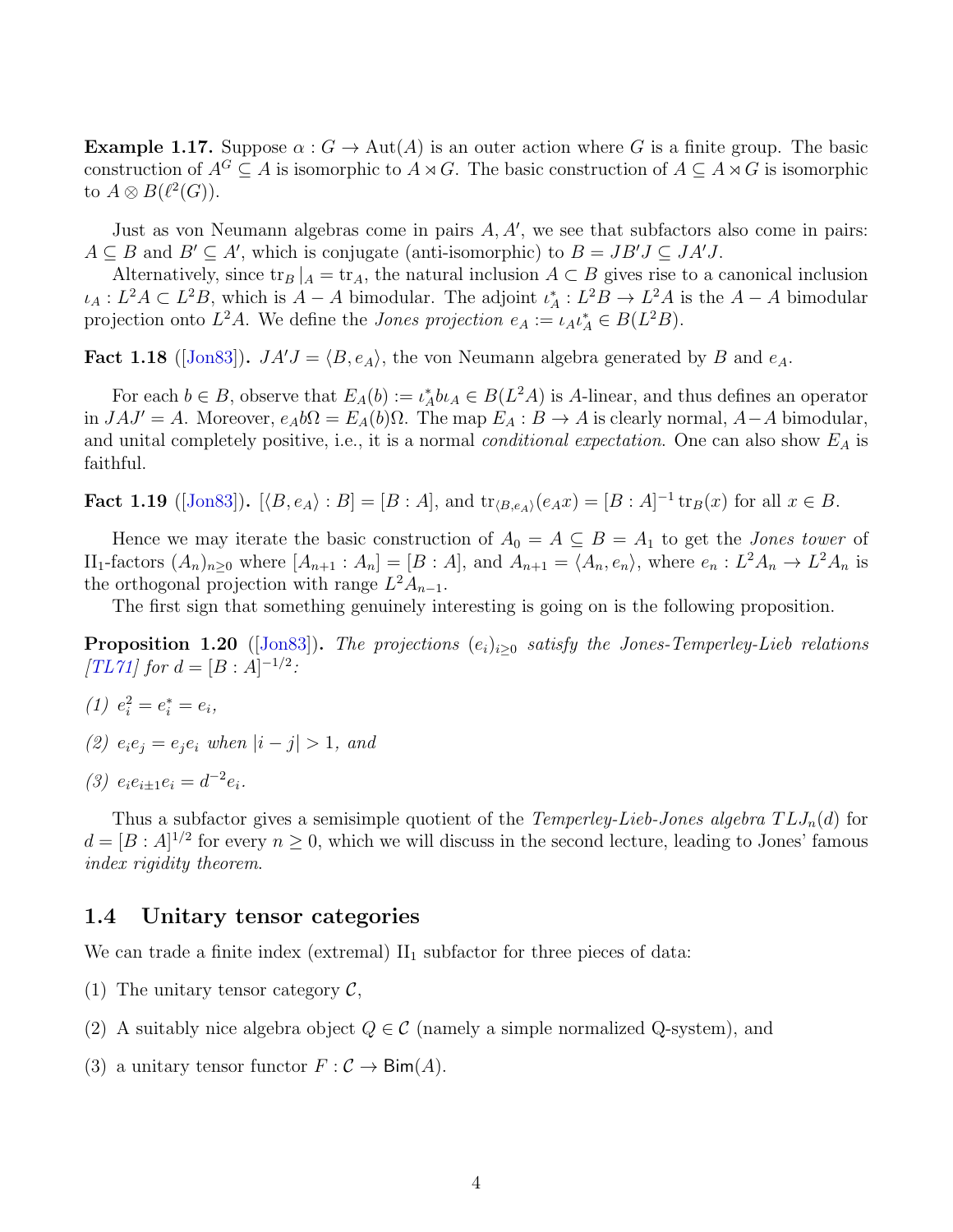Given a subfactor  $A \subset B$ , C is the tensor category of  $A - A$  bimodules generated by  $L^2B$ ,  $Q = L^2 B$  equipped with the unit  $\iota_A : L^2 A \hookrightarrow L^2 B$  and multiplication  $\mu : L^2 B \boxtimes_A L^2 B \to L^2 B$ given by  $\mu(x\Omega \boxtimes y\Omega) := xy\Omega$ , and the unitary tensor functor F arises as C lives inside Bim(A).

The pair  $(C, Q)$  is an 'algebraic' invariant, while the tensor functor F is an 'analytic' object which can be viewed as a generalized fiber functor. The *standard invariant* is the algebraic data  $(C, Q)$  which forgets F, and the only data needed to reconstruct the original subfactor is F. This viewpoint divides subfactor classification into two parts: the algebraic categorical classification of standard invariants, and the functional analytic problem of actions of unitary tensor categories on factors.

Given (the dual of) a compact quantum group  $(C, F)$  where C is a unitary tensor category and  $F: \mathcal{C} \to \mathsf{Hilb}$  is a fiber functor, we can reconstruct the polynomial Hopf algebra as a coend  $\bigoplus_{c \in \text{Irr}(\mathcal{C})} F(c) \otimes F(c)^*$ . Similarly, we can reconstruct the over-factor B from  $(\mathcal{C}, Q, F)$  by a co-end construction

$$
B = \bigoplus_{c \in \text{Irr}(\mathcal{C})} \text{Hom}_{\mathbb{C}-A}(L^2 A \to F(c)) \otimes \text{Hom}_{\mathcal{C}}(c \to Q) = \text{Hom}_{\mathbb{C}-A}(L^2 A \to F(Q)).
$$

This point of view is called *Q-system realization*.

#### Examples 1.21.

- (1) For amplifications  $A \subset M_n(A)$ ,  $C = Hilb$ ,  $Q = M_n(\mathbb{C})$ , and  $F : \mathbb{C} \mapsto L^2A$ .
- (2) For locally trivial subfactors  $\{\text{diag}(a, \theta_1(a), \ldots, \theta_n(a)|a \in A\} \subset M_n(A)$  and  $\Gamma = \langle 1, \theta_1, \ldots, \theta_n \rangle$ ,  $\mathcal{C} = \mathsf{Hilb}(\Gamma), Q = \mathbb{C}[(\sum \theta_i)(\sum \theta_j)^{-1}],$  and  $F : \theta \mapsto L^2A_{\theta}$  where  $a \cdot x\Omega \cdot b := ax\theta(b)\Omega$ .
- (3) For  $A^G \subset A$ ,  $C = \mathsf{Rep}(G)$ ,  $Q = C(G)$  with  $(g \cdot \xi)(h) = \xi(g^{-1}h)$ . For  $A \subset A \rtimes G$ ,  $C = Hilb(G)$ ,  $Q = \mathbb{C}[G]$ , and  $F : g \mapsto L^2 A_g$ .
- (4) For  $R^G \subset R^H$ ,  $C \subset \text{Rep}(G)$ ,  $Q = \text{Ind}_{H}^G(\text{Res}_{H}^G(1_G))$  $Q = \text{Ind}_{H}^G(\text{Res}_{H}^G(1_G))$  $Q = \text{Ind}_{H}^G(\text{Res}_{H}^G(1_G))$ , and  $F : g \mapsto L^2 A_g$ .

Definition 1.22. A *unitary tensor category* is a semisimple (equivalently idempotent complete) rigid  $C^*$  tensor category  $\mathcal C$  with simple unit object.

In more detail,

• (semisimple) C is a *linear category*, where every hom space  $C(a \rightarrow b)$  is a finite dimensional vector space. For simplicity, we assume  $\mathcal C$  admits direct sums of objects, and all idempotents split, i.e., if  $p \in \mathcal{C}(a \to a)$  is an idempotent, there is a  $b \in \mathcal{C}$  and maps  $r : b \to a$  and  $s : a \to b$ such that  $s \circ r = \mathrm{id}_a$  and  $r \circ s = p$ .

Every object of c can be written as a finite direct sum  $c = \bigoplus c_i$  of simple objects which satisfy

$$
\text{Hom}_{\mathcal{C}}(c_i \to c_j) \cong \begin{cases} \mathbb{C} & \text{if } c_i \cong c_j \\ 0 & \text{else.} \end{cases}
$$

.

<span id="page-4-0"></span><sup>&</sup>lt;sup>1</sup>Here, C is actually the unitary tensor subcategory of Rep(G) generated by the connected component of the trivial G-representation in the induction-restriction graph of  $H \leq G$ .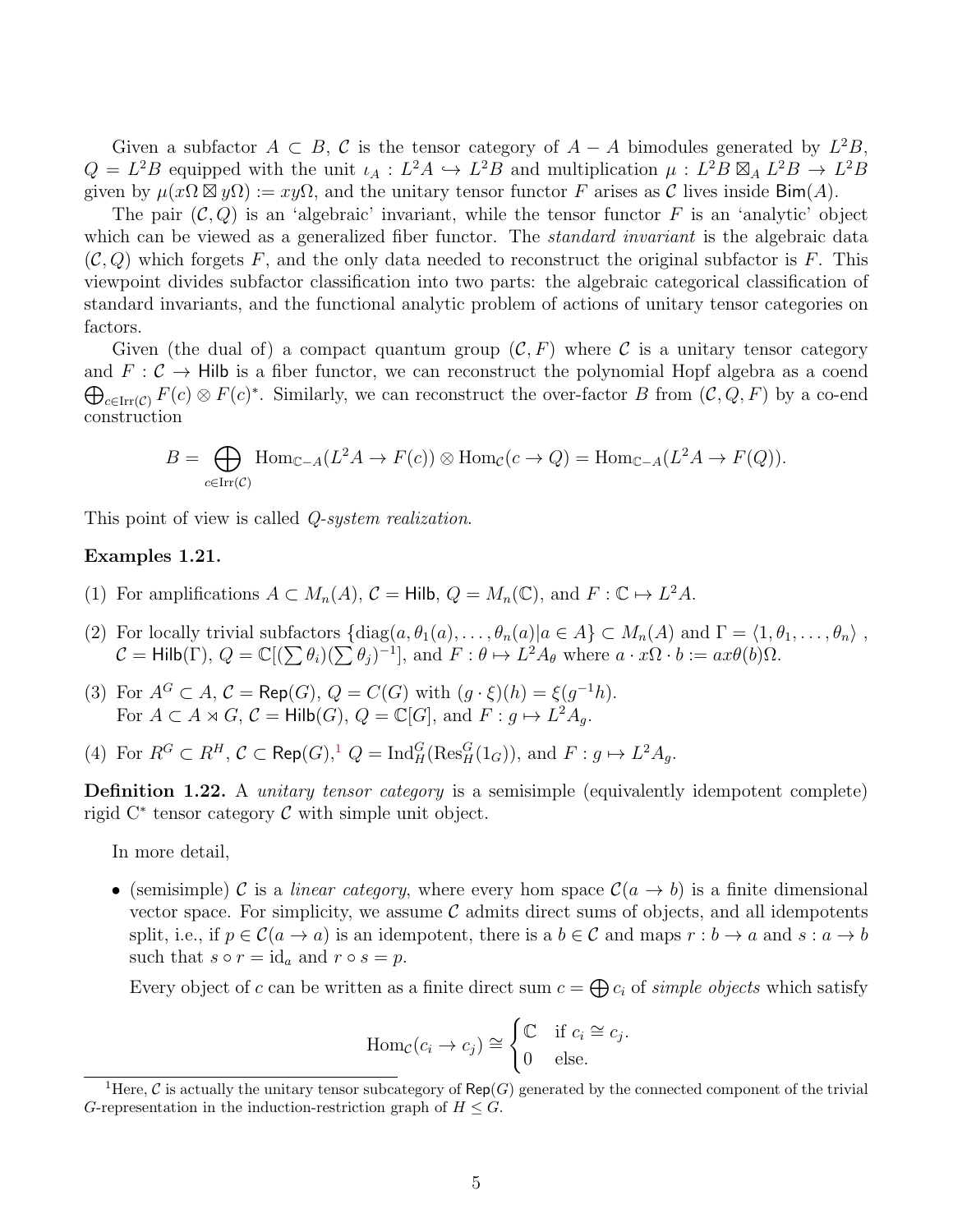- (C<sup>\*</sup>) The category C has a *dagger structure*, i.e., for all  $a, b \in C$ , there is an anti-linear map  $\dagger : C(a \to b) \to C(b \to a)$  such that  $f^{\dagger \dagger} = f$  and  $(f \circ g)^{\dagger} = g^{\dagger} \circ f^{\dagger}$  whenever  $f, g$  are composable. With this dagger structure,  $\mathcal C$  is C<sup>\*</sup>, i.e., every finite dimensional endomorphism algebra of  $\mathcal C$ is a C<sup>∗</sup> -algebra.
- (tensor) There is a †-functor  $\otimes : \mathcal{C} \times \mathcal{C} \to \mathcal{C}$  called the *tensor product*, and a distinguished object  $1_c \in \mathcal{C}$  called the *unit object*, which we require to be simple. We have associator and unitor unitary natural isomorphisms

$$
\alpha_{a,b,c} : (a \otimes b) \otimes c \longrightarrow a \otimes (b \otimes c)
$$

$$
\lambda_a : 1_{\mathcal{C}} \otimes a \longrightarrow a
$$

$$
\rho_a : a \otimes 1_{\mathcal{C}} \longrightarrow a
$$

There are pentagon and triangle coherence axioms, which basically allow the tensor product and unit to function as a higher multiplication with an identity.

• (rigid) Every object  $c \in \mathcal{C}$  admits a *dual object*  $\overline{c} \in \mathcal{C}$  together with maps  $ev_c : \overline{c} \otimes c \to 1_{\mathcal{C}}$  and coev<sub>c</sub>:  $1 \rightarrow c \otimes \overline{c}$  satisfying the snake equations, which are best depicted graphically:

$$
c \left( \int_{\overline{c}} \int_{c} \right) = (\mathrm{id}_{c} \otimes \mathrm{ev}_{c}) \circ \alpha_{c, \overline{c}, c} \circ (\mathrm{coev}_{c} \otimes \mathrm{id}_{c}) = \mathrm{id}_{c} = \bigg| c
$$

and a similar reflected equation swapping  $c, \bar{c}$ . Moreover, these maps can be chosen such that for every  $c \in \mathcal{C}$ ,

$$
\overline{c}\left(\overline{\int_{c}^{c}}\right) = \operatorname{ev}_{c} \circ (\operatorname{id}_{\overline{c}} \otimes f) \circ \operatorname{ev}_{c}^{\dagger} = \operatorname{coev}_{c}^{\dagger} \circ (f \otimes \operatorname{id}_{\overline{c}}) \circ \operatorname{coev}_{c} = \left(\overline{\int_{c}^{c}}\right) \overline{c} \qquad \forall f \in \operatorname{End}_{\mathcal{C}}(c).
$$

In this case, the above function on  $End_{\mathcal{C}}(c)$  is a positive definite trace  $tr_{\mathcal{C}}$ . For each  $c \in \mathcal{C}$ , we define its quantum dimension as  $d_c := \text{tr}_c(\text{id}_c)$ .

We will show in the next lecture that the  $A-A$  bimodules generated by  $L^2B$  is a unitary tensor category.

**Definition 1.23.** An algebra object  $Q \in \mathcal{C}$  is an object equipped with a multiplication  $\mu: Q \otimes Q \rightarrow$ Q and a unit  $\iota: 1 \to Q$ . We represent the unit by a univalent vertex and the multiplication by a trivalent vertex, and their adjoints by the vertical reflections:

$$
\iota = \begin{array}{c} Q \\ \vdots \\ 1_C \end{array} \qquad \qquad \iota^{\dagger} = \begin{array}{c} 1_C \\ \vdots \\ 1_C \end{array} \qquad \qquad \mu = \begin{array}{c} Q \\ \vdots \\ Q \end{array} \qquad \qquad \mu^{\dagger} = \begin{array}{c} Q & Q \\ \vdots \\ Q & Q \end{array}
$$

The unit and multiplication satisfy associativity and unitality axioms:



We call Q: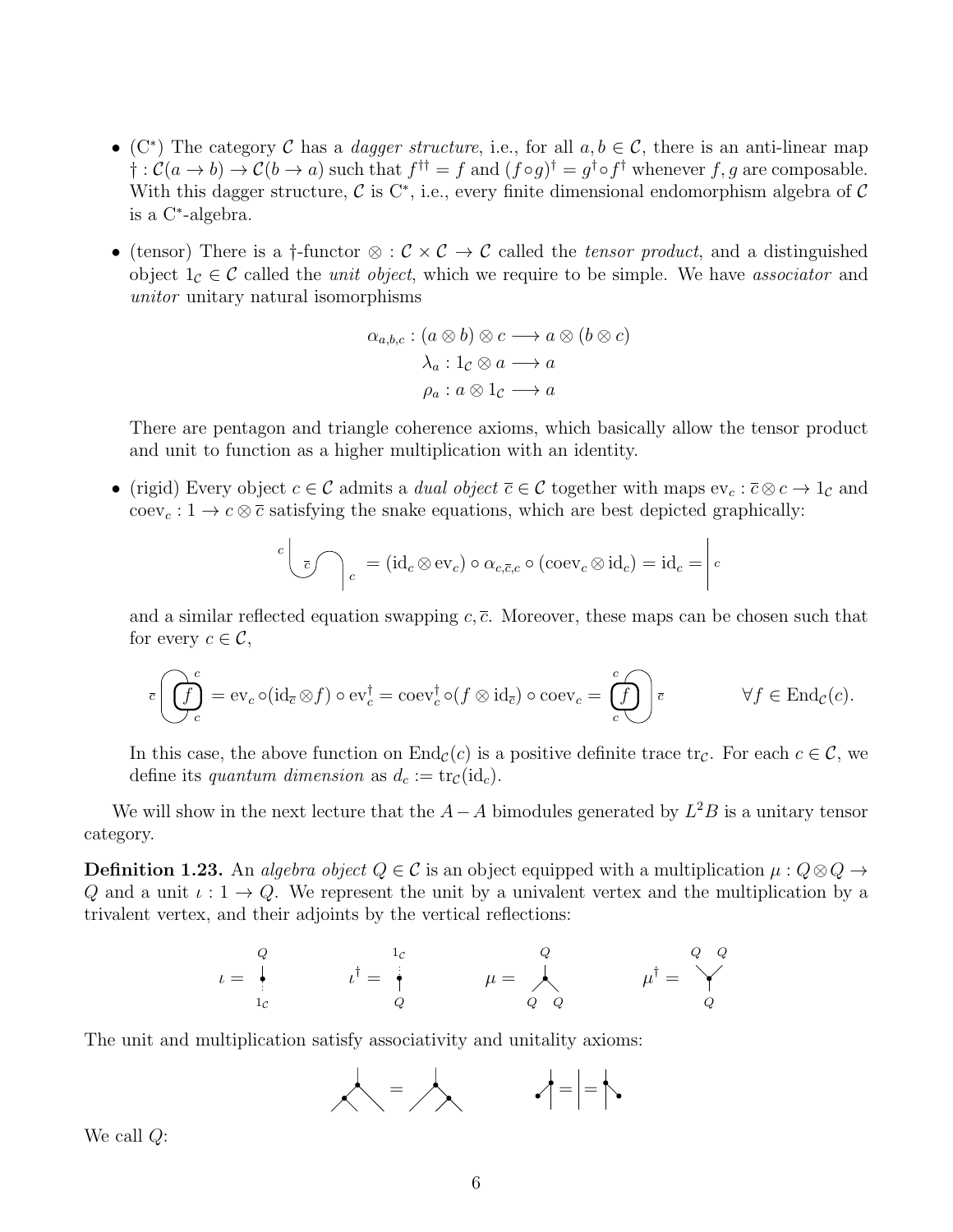- simple if  $\text{End}_{Q-Q}(Q) = \mathbb{C} \text{id}_Q$ ,
- C\*-Frobenius if  $\bigwedge = \begin{bmatrix} \end{bmatrix} =$
- separable if  $\left\langle \right\rangle = \left| \right\rangle$  and
- a normalized Q-system if Q is a separable C<sup>\*</sup>-Frobenius algebra such that  $\iota^* \circ \iota = d_Q$ .

## 2 Various notions of the standard invariant

## 2.1 Historical development of the standard invariant

The standard invariant of a finite index (extremal)  $II_1$  subfactor has seen many equivalent definitions and axiomatizations. We attempt to provide a synoptic list here relying roughly on publication date for chronology, together with a chart to explain equivalences between the notions.

• [\[Jon87\]](#page-13-1) Jones defines standard invariant as the lattice of higher relative commutants associated to the subfactor.

$$
A'_0 \cap A_0 \quad \subset \quad A'_0 \cap A_1 \quad \subset \quad A'_0 \cap A_2 \quad \subset \quad A'_0 \cap A_3 \quad \subset \quad \cdots
$$
\n
$$
\begin{array}{ccccccc}\n\cup & & \cup & & \cup & & \cup \\
A'_1 \cap A_1 & \subset & A'_1 \cap A_2 & \subset & A'_1 \cap A_3 & \subset & \cdots \\
& & & & & \cup & & \cup \\
A'_2 \cap A_2 & \subset & A'_2 \cap A_3 & \subset & \cdots \\
& & & & & \cup \\
A'_3 \cap A_3 & \subset & \cdots\n\end{array}
$$

- [\[Ocn88\]](#page-14-3) Ocneanu defines the notions of paragroup and flat biunitary connection, formalized by Kawahigashi [\[Kaw95\]](#page-14-4).
- [\[Pop90\]](#page-14-5) Popa shows that a *finite depth* subfactor  $(\dim(A_0' \cap A_n)$  bounded as  $n \to \infty)$  is completely classified by its canonical commuting square.

$$
A'_0 \cap A_n \subset A'_0 \cap A_{n+1}
$$
  
\n
$$
\cup \qquad \qquad \cup \qquad n \text{ past depth}
$$
  
\n
$$
A'_1 \cap A_n \subset A'_1 \cap A_{n+1}
$$

Popa actually finds a generating Jones tunnel rather than using the Jones tower.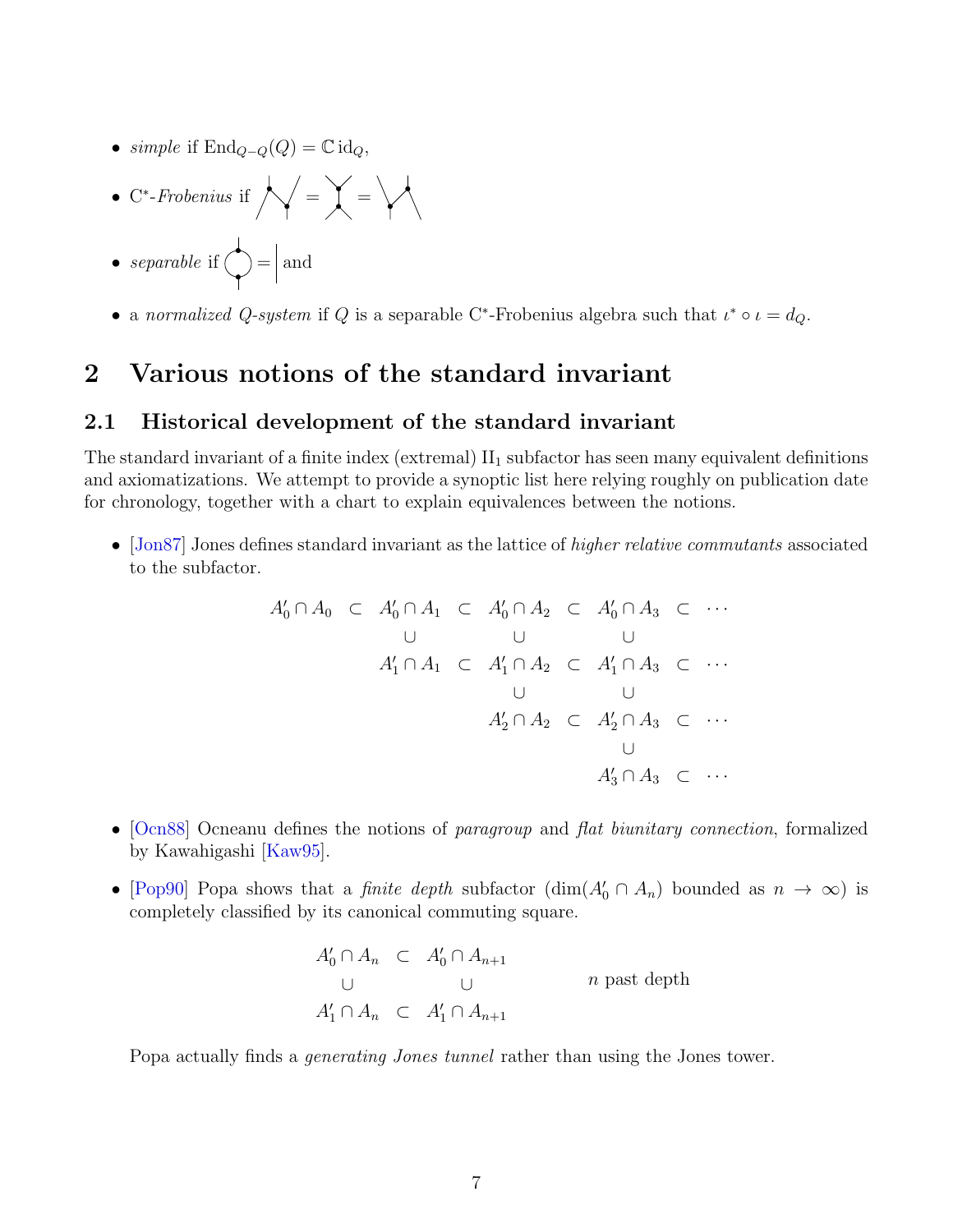• [\[Pop95\]](#page-14-6) Popa axiomatizes the standard invariant as a standard λ-lattice, which also includes the data of a trace, conditional expectations, Jones projections implementing the conditional expectations, and a commutation rule.

$$
A_{00} \subset A_{01} \subset A_{02} \subset A_{03} \subset \cdots
$$
  
\n
$$
\cup \quad \cup \quad \cup
$$
  
\n
$$
A_{11} \subset A_{12} \subset A_{13} \subset \cdots
$$
  
\n
$$
\cup \quad \cup
$$
  
\n
$$
A_{22} \subset A_{23} \subset \cdots
$$
  
\n
$$
A_{ij} \leftrightarrow A'_i \cap A_j
$$
  
\n
$$
A_{33} \subset \cdots
$$
  
\n
$$
\cdots
$$

**Theorem 2.1** ([\[Pop95\]](#page-14-6)). Every standard  $\lambda$ -lattice arises as the standard invariant of an extremal finite index  $II_1$ -subfactor  $A \subset B$ . If the  $\lambda$ -lattice is finite depth  $(\dim(Z(A_{0k}))$  is bounded as  $k \to \infty$ ), then A, B can be taken to be hyperfinite.

- [\[Jon21\]](#page-13-2) (∼1999) Jones shows that the standard invariant forms a planar algebra.
- [Müg03] Müger explains connections between subfactor standard invariants, pivotal 2-categories with a generator, and tensor categories with Frobenius algebra objects/Longo's Q-systems [\[Lon89\]](#page-14-8).

## 2.2 The  $A_4$  commuting square

A commuting square is a square of finite dimensional C<sup>∗</sup> -algebras

$$
\begin{array}{ccc}\nC & \subset & D \\
\cup & & \cup \\
A & \subset & B\n\end{array}
$$

together with a trace on  $D$  such that the trace-preserving conditional expectations  $E_C$  and  $E_B$ commute. Moreover, the square is non-degenerate if  $BC = D(= CB)$ .

The  $A_4$  commuting square is given by

$$
(A,b) \longmapsto A \oplus \begin{pmatrix} A \\ b \end{pmatrix}
$$
  
\n
$$
u \begin{pmatrix} b \\ a \end{pmatrix} u^* \oplus b \quad M_2(\mathbb{C}) \oplus \mathbb{C} \subset M_2(\mathbb{C}) \oplus M_3(\mathbb{C}) \quad uAu^* \oplus w \begin{pmatrix} A \\ b \end{pmatrix} w^*
$$
  
\n
$$
\begin{pmatrix} 1 & \cup & \cup & \mathbb{C} \\ (a,b) & \mathbb{C} \oplus \mathbb{C} \subset M_2(\mathbb{C}) \oplus \mathbb{C} \end{pmatrix} \oplus \begin{pmatrix} 1 & \cup & \mathbb{C} \\ (a,b) & \mathbb{C} \oplus \mathbb{C} \end{pmatrix} \oplus b
$$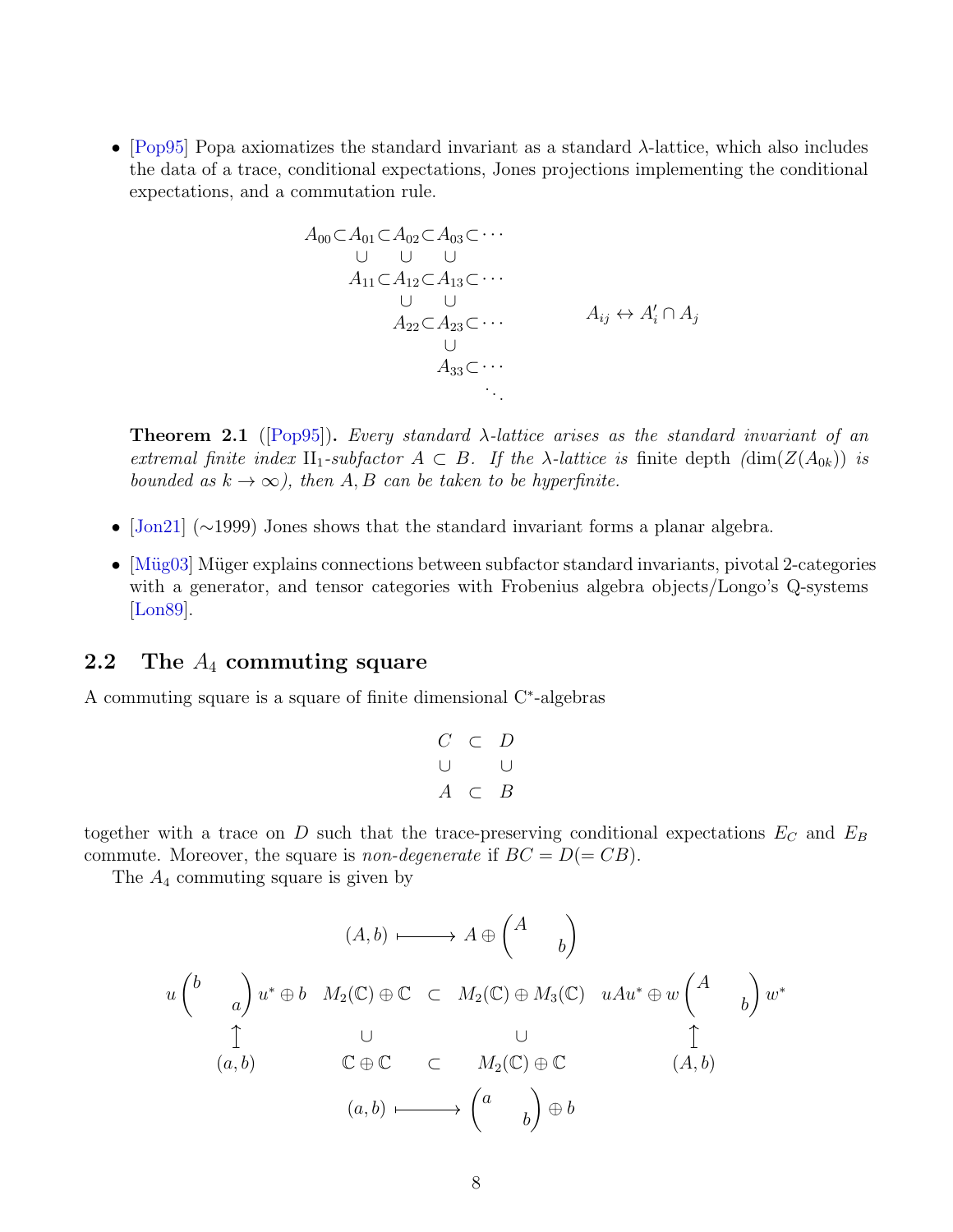where

$$
u = \begin{pmatrix} -\phi^{-1} & \phi^{-1/2} \\ \phi^{-1/2} & \phi^{-1} \end{pmatrix} \qquad \qquad w = \begin{pmatrix} \phi^{-2} & -\phi^{-1/2} & -\phi^{-3/2} \\ -\phi^{-3/2} & \phi^{-1} & \phi^{-1} \\ \phi^{-1/2} & 0 & \phi^{-1} \end{pmatrix} \qquad \qquad \phi = \frac{1 + \sqrt{5}}{2}.
$$

Iterating the basic construction simultaneously for the top and bottom rows gives a subfactor  $A \subset B$ with  $_A\mathcal{C}_A$  the Fibonacci unitary fusion category.

## 2.3 The Temperley-Lieb standard invariant and graphical calculus

Recall that the *n*-th Temperley-Lieb-Jones algebra  $TLJ_n(d)$  is the unital complex  $*$ -algebra generated by  $e_1, \ldots, e_{n-1}$  satisfying the following relations:

- (1)  $e_i^2 = e_i^* = e_i$ ,
- (2)  $e_i e_j = e_j e_i$  when  $|i j| > 1$ , and
- (3)  $e_i e_{i \pm 1} e_i = d^{-2} e_i$ .

**Exercise 2.2.** Prove that  $\dim(TLI_n(d)) \leq \frac{1}{n+1} \binom{2n}{n}$  $\binom{2n}{n}$ , the *n*-th Catalan number.

The n-th diagrammatic Temperley-Lieb-Jones algebra has as its basis all non-crossing pairings of  $n$  points on the lower boundary of a rectangle and  $n$  points on the upper boundary of a rectangle, up to isotopy. We multiply by stacking and trading closed bubbles for a multiplicative factor of d. Observe that this algebra has dimension  $\frac{1}{n+1} {2n \choose n}$  $\binom{2n}{n}$ .

**Exercise 2.3.** For  $i = 1, ..., n - 1$ , show that the elements

| ۰۰,۰<br>__ |  |  |  |
|------------|--|--|--|
| -          |  |  |  |

satisfy the following relations:

$$
(1) \ E_i^2 = \left| \begin{array}{c} \cdots \\ \cdots \\ \cdots \end{array} \right| = d \left| \begin{array}{c} \cdots \\ \cdots \\ \cdots \end{array} \right| = dE_i = dE_i^*,
$$
\n
$$
(2) \ E_i E_j = \left| \begin{array}{c} \cdots \\ \cdots \\ \cdots \end{array} \right| \left| \begin{array}{c} \cdots \\ \cdots \\ \cdots \end{array} \right| = \left| \begin{array}{c} \cdots \\ \cdots \\ \cdots \end{array} \right| \left| \begin{array}{c} \cdots \\ \cdots \\ \cdots \end{array} \right| = E_j E_i \text{ if } |i-j| > 1, \text{ and}
$$
\n
$$
(3) \ E_i E_{i\pm 1} E_i = \left| \begin{array}{c} \cdots \\ \cdots \\ \cdots \end{array} \right| \left| \begin{array}{c} \cdots \\ \cdots \\ \cdots \end{array} \right| = \left| \begin{array}{c} \cdots \\ \cdots \\ \cdots \end{array} \right| = E_i.
$$

We thus have a unital \*-homomorphism from  $TLJ_n(d)$  to the diagrammatic algebra by  $e_i \mapsto$  $d^{-1}E_i$ .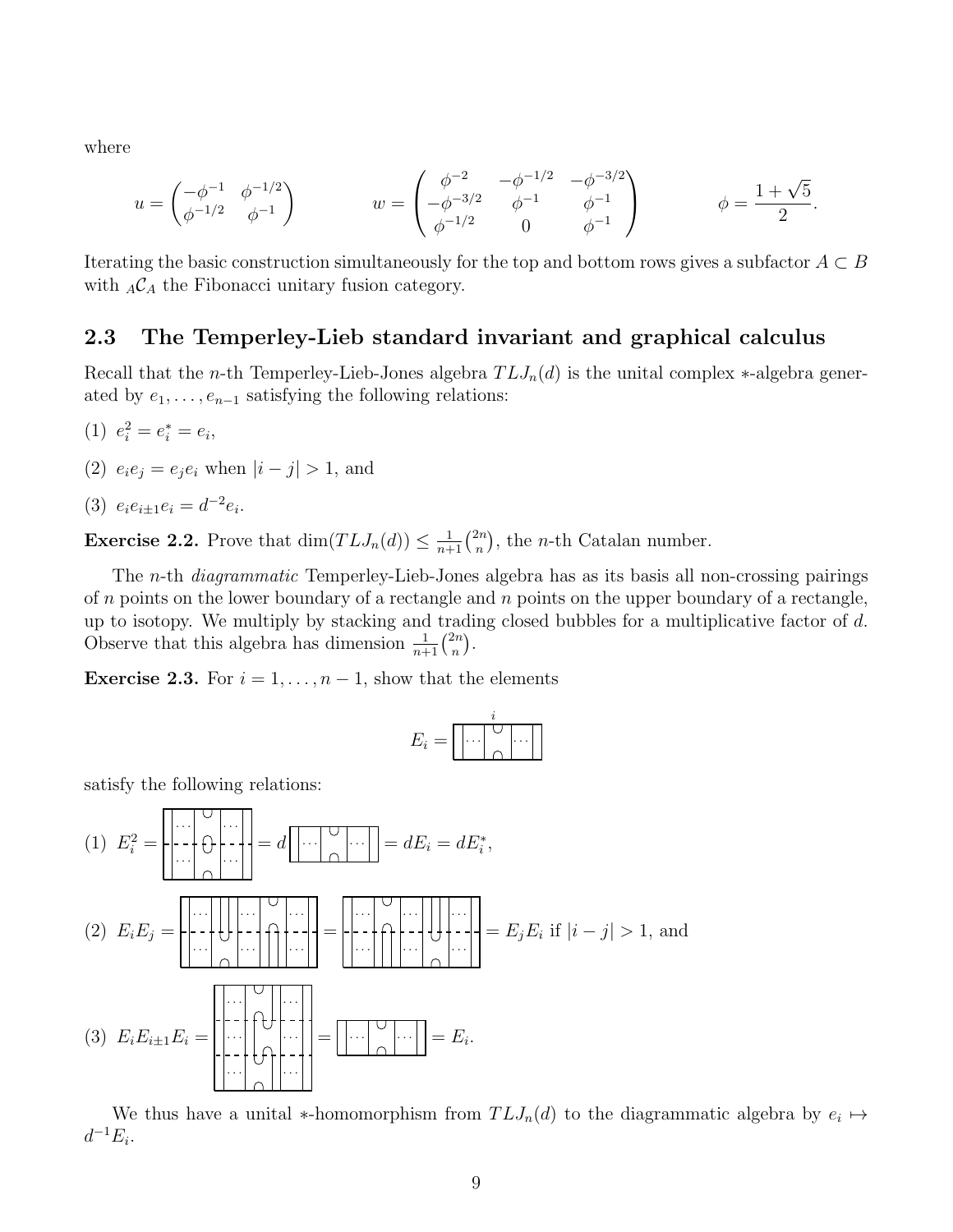Exercise 2.4. Prove this map is surjective, and use a dimension count to deduce it is a ∗ isomorphism.

The standard invariant of a finite index  $II_1$  subfactor always contains the Jones projections. Popa noted that the (semisimple quotients of the) algebras  $TLJ_n(d)$  form a standard  $\lambda$ -lattice, and so there is an extremal subfactor with this standard invariant. It is still an open question whether these factors can be taken to be hyperfinite when  $d > 2$ .

We can see that Temperley-Lieb-Jones gives a unitary tensor category  $\mathcal{TLJ}(d)$  and a Q-system Q using graphical calculus. First, we consider the objects  $[n]$  for  $n \in \mathbb{N}_{\geq 0}$ . The maps  $[m] \to [n]$ are formal linear combinations of non-crossing pair partitions with  $m$  points on the bottom and n points on top. (Observe that  $\text{Hom}(|m| \to |n|) = 0$  unless  $m \equiv n \mod 2$ .) Composition is stacking using the rule that a closed loop counts for a multiplicative factor of d. Tensor product is horizontal juxtaposition, and  $\dagger$  is the anti-linear extension of vertical reflection of diagrams. One then quotients out length zero morphisms under  $\|\cdot\|_2$ , where  $\langle x, y \rangle = \text{tr}_m(y^*x)$  for  $x, y : [m] \to [n]$ . This gives us a rigid C<sup>∗</sup> tensor category with simple unit, which turns out to be additive, but not yet idempotent complete. One takes the formal unitary idempotent completion to get a unitary tensor category, which we call  $\mathcal{TLJ}(d)$ .

The Q-system is [2] with unit and multiplication

<span id="page-9-0"></span>
$$
\mu = d^{1/2} \cdot \bigcup \qquad \mu = \frac{1}{d^{1/2}} \cdot \bigwedge \qquad (1)
$$

### 2.4 Higher relative commutants and bimodules

The standard invariant of a finite index (extremal)  $II_1$ -subfactor  $A \subseteq B$  can also be defined, roughly speaking, as the collection of  $A - A$ ,  $A - B$ ,  $B - A$ , and  $B - B$  bimodules generated by  $L^2B$  under:

- Connes' fusion relative tensor product  $\boxtimes_A$  and  $\boxtimes_B$ ,
- taking sub-bimodules, i.e.,  $H \subset \overline{\boxtimes}$  $_{A}^{n}L^{2}(B)$  for some *n* as a bimodule,
- $\bullet$  direct sums, i.e., if  $H, K$  are bimodules with same algebras acting on the left and right, so is  $H \oplus K$ ,
- conjugates, e.g., if H is an  $A B$  bimodule, then  $\overline{H}$  is a  $B A$  bimodule with  $b \cdot \overline{\xi} \cdot a := \overline{a^* \xi b^*}.$

together with bounded bimodule intertwiners. This structure assembles into a *unitary 2-category* where the objects are  $A, B$ , the 1-morphisms are bimodules, and the 2-morphisms are intertwiners. Importantly, we must remember the *generator*  $_A L^2 B_B$ .

If we consider the von Neumann algebra  $A \oplus B$ , then we can view the standard invariant as a unitary multitensor category (semisimple rigid C<sup>\*</sup> tensor category without simple unit)  $\mathcal{C}(A \subset$ B)  $\subset$  Bim( $A \oplus B$ ) with unit object  $L^2A \oplus L^2B$ , where we have a  $2 \times 2$  decomposition

$$
\mathcal{C}(A \subset B) = \begin{pmatrix} {}_{A}\mathcal{C}_{A} & {}_{A}\mathcal{C}_{B} \\ {}_{B}\mathcal{C}_{A} & {}_{B}\mathcal{C}_{B} \end{pmatrix}.
$$

Here,  ${}_{C}\mathcal{C}_D$  refers to the  $C - D$  bimodules for  $C, D \in \{A, B\}.$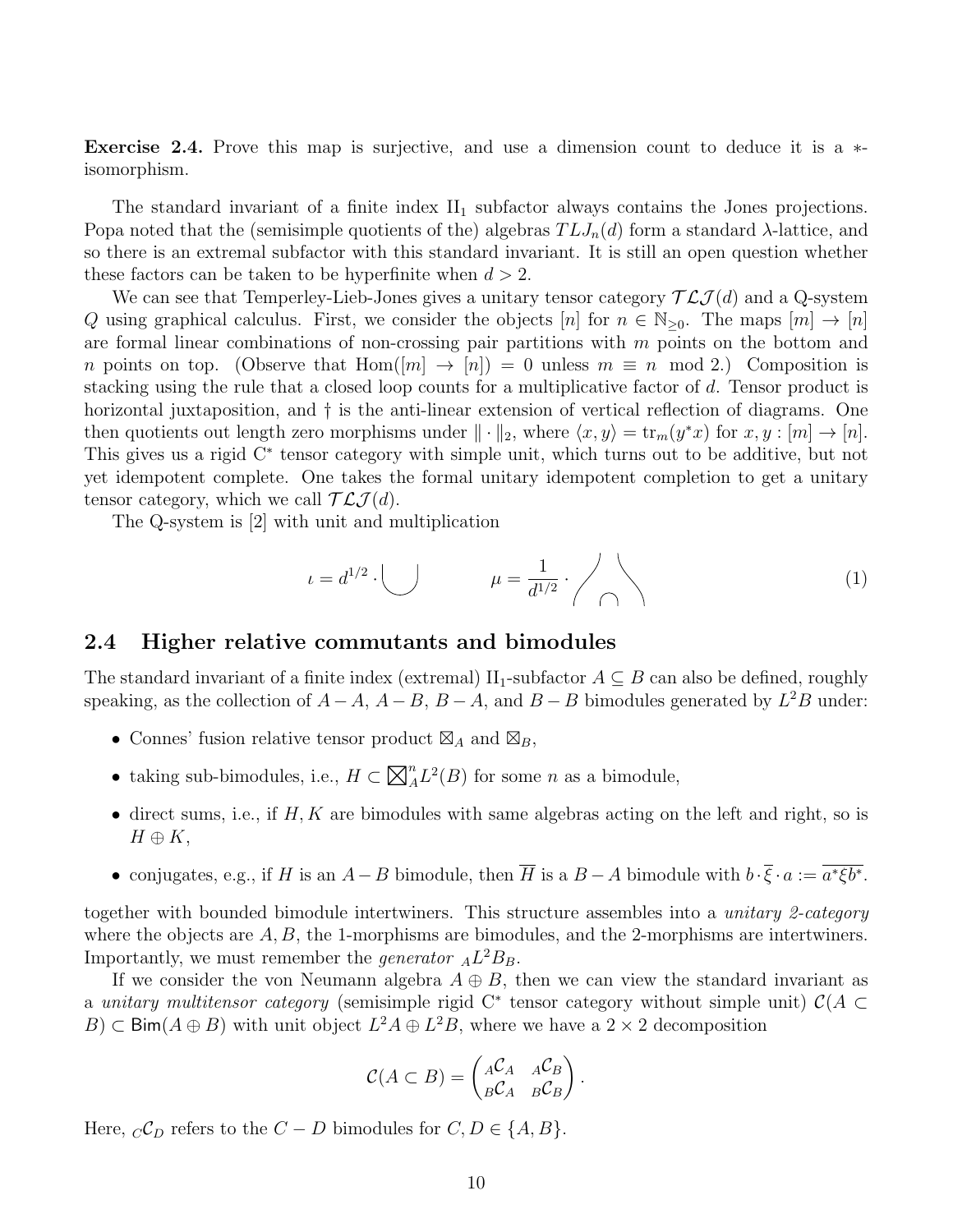Fact 2.5 ([\[PP86,](#page-14-1) [JS97\]](#page-13-3)).  $L^2A_n \cong \boxtimes$  ${}_{A}^{n}L^2B$ , the Connes' fusion, and  $A_n \cong \bigotimes_{A}^{n}B$ , the algebraic tensor product, where  $(A_n)$  is the Jones tower of  $A \subset B$ . Moreover,  $A'_i = J_n A_{2n-i} J_n$  acting on  $L^2A_n$ :



This means we have isomorphisms between the higher relative commutants and endomorphisms of  $L^2 A_n \cong \boxtimes$  $_{A}^{n}L^{2}B$ :

$$
A'_0 \cap A_{2n} \cong \text{End}_{A-A} (\boxtimes_A^n L^2 B)
$$
  

$$
A'_0 \cap A_{2n-1} \cong \text{End}_{A-B} (\boxtimes_A^n L^2 B)
$$
  

$$
A'_1 \cap A_{2n} \cong \text{End}_{B-A} (\boxtimes_A^n L^2 B)
$$
  

$$
A'_1 \cap A_{2n-1} \cong \text{End}_{B-B} (\boxtimes_A^n L^2 B)
$$

Thus the simple summands of  $\boxtimes$  $_{A}^{n}L^{2}B$  correspond to minimal projections in the higher relative commutants:

$$
p \in A'_0 \cap A_{2n} \longleftrightarrow pL^2 A_n \quad A - A \text{ bimodule}
$$
  
\n
$$
p \in A'_0 \cap A_{2n-1} \longleftrightarrow pL^2 A_n \quad A - B \text{ bimodule}
$$
  
\n
$$
p \in A'_1 \cap A_{2n-1} \longleftrightarrow pL^2 A_n \quad B - B \text{ bimodule}
$$
  
\n
$$
p \in A'_1 \cap A_{2n} \longleftrightarrow pL^2 A_n \quad B - A \text{ bimodule}
$$

**Fact 2.6** (Semi-simplicity [\[Jon83\]](#page-13-0)). For every  $0 \le i \le j$ ,  $A'_i \cap A_j$  is finite dimensional, and consequently,  $L^2 A_n \cong \boxtimes$  $\hat{A}_A^n L^2 B$  splits as a finite direct sum of  $C - D$  bimodules for  $C, D \in \{A, B\}.$ 

**Example 2.7.** Consider the subfactor  $A = B^G \subset B$ . Then  $_A L^2 B_B$  is irreducible and  $\text{End}_{A-A}(L^2 B) \cong$  $\mathbb{C}[G]$ , the group algebra. Thus  $_A L^2 B_A \cong \bigoplus n_{\pi} H_{\pi}$  where  $H_{\pi} \in \text{Bim}(A)$  is the image of an irrep  $\pi$  of G, which appears with multiplicity  $n_{\pi} = \dim(\pi)$ . We saw that the basic construction of  $B^G \subset B$  is  $B \rtimes G$ . We have  $L^2 B \boxtimes_A L^2 B \cong L^2(B \rtimes G) \cong \bigoplus_g L^2 B_g$  as  $B - B$  bimodules. We thus see that the simples for  $C(A \subset B)$  can be described by:

$$
\begin{pmatrix} _{A}\mathcal{C}_{A} & _{A}\mathcal{C}_{B} \\ _{B}\mathcal{C}_{A} & _{B}\mathcal{C}_{B} \end{pmatrix} = \begin{pmatrix} \mathsf{Rep}(G) & \mathsf{Hilb} \\ \mathsf{Hilb} & \mathsf{Hilb}(G) \end{pmatrix}.
$$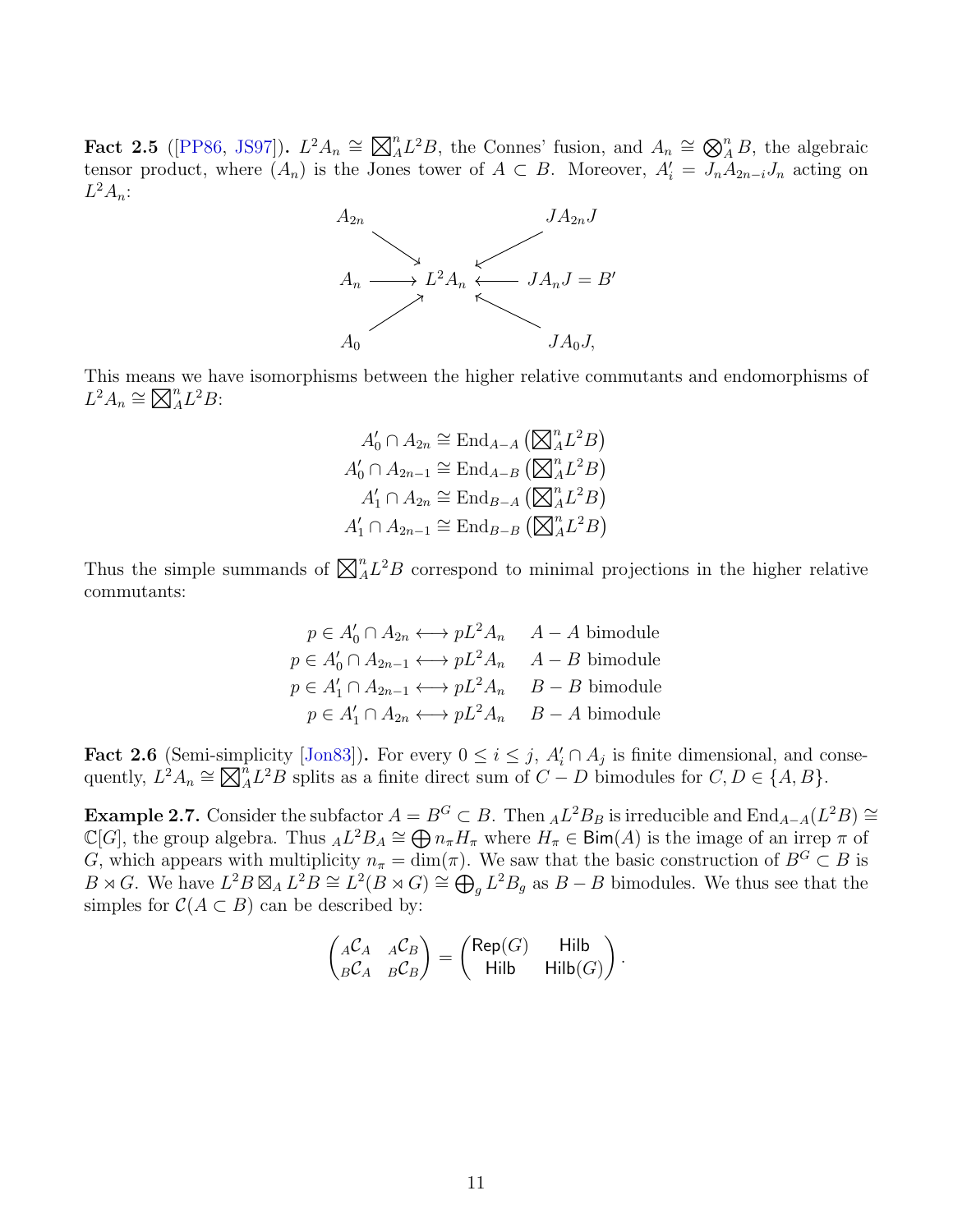We now discuss dualizability. Consider our generator  $_A L^2 B_B$ . We get bounded maps

$$
L^{2}B L^{2}B
$$
  
 :  ${}_{A}L^{2}A_{A} \longrightarrow {}_{A}L^{2}B_{A} = {}_{A}L^{2}B \boxtimes_{B} L^{2}B_{A}$  given by  $d^{1/2}\iota_{A}$    
  $L^{2}A$ 

$$
L^{2}B L^{2}B
$$
  
: 
$$
{}_B L^{2}B_B \longrightarrow L^{2}B \boxtimes_A L^{2}B
$$
 given by 
$$
x\Omega \mapsto \frac{1}{d^{1/2}} \sum x b_i \Omega \boxtimes b_i^* \Omega
$$

Here,  $\iota_A: L^2A \to L^2B$  is the isometric inclusion, and  $\{b_i\Omega\}$  is a finite orthonormal  $L^2B_A$ -basis  $({b_i})$  is a Pimnser-Popa basis for B over A). Since  $\iota_A$  is an isometry, and our normalization makes the shaded loop equal to d. The unshaded cup may be viewed as a scalar multiple of the inclusion  $L^2B = L^2A_1 \rightarrow L^2A_2$ . Its adjoint is the multiplication map  $L^2B \boxtimes_A L^2B \rightarrow L^2B$ , suitably normalized. Since  $\sum b_i b_i^* = d^2$ , the unshaded loop is also a factor of d.

We now verify one zig-zag axiom:

$$
\operatorname{End}_{A-A}(L^2B) \ni \bigcup \bigcap_{c} : x\Omega \mapsto \sum b_i\Omega \boxtimes_A b_i^* \Omega \boxtimes_B x\Omega \mapsto \sum b_iE_A(b_i^*x)\Omega = x\Omega.
$$

Exercise 2.8. Verify the other zig-zag axioms.

**Remark 2.9.** When  $A \subset B$  is *irreducible*, i.e.,  $A' \cap B = \mathbb{C}$ , then this cup and cap are *standard* solutions to the conjugate equations, meaning the corresponding left and right quantum traces are equal. This will also be the case when  $A \subset B$  is extremal.

**Remark 2.10.** Starting with  $C(A \subset B)$ , we get  $(C, Q)$  by taking  $C = {}_A C_A$  and  $Q = {}_A L^2 B_A$  with unit and multiplication similar to [\(1\)](#page-9-0):

$$
\iota = \begin{array}{c} Q \\ Q \\ i_c \end{array} = d^{1/2} \cdot \bigcup \qquad \qquad \mu = \begin{array}{c} Q \\ Q \\ Q \end{array} = \frac{1}{d^{1/2}} \cdot \bigcap \qquad \qquad \bullet = B \\ Q = B \\ Q = A L^2 B_B \end{array}
$$

In the graphical calculus, closed bubbles both count for a factor of  $d := [B : A]^{1/2}$ .

Conversely, starting with  $(C, Q)$ , we get a  $2 \times 2$  unitary mutlitensor category by taking

$$
\begin{pmatrix}\nC & \text{Mod} - Q \\
Q - \text{Mod} & \text{Bim}(Q)\n\end{pmatrix}
$$

with generator  $Q$  as a  $1 - Q$  bimodule.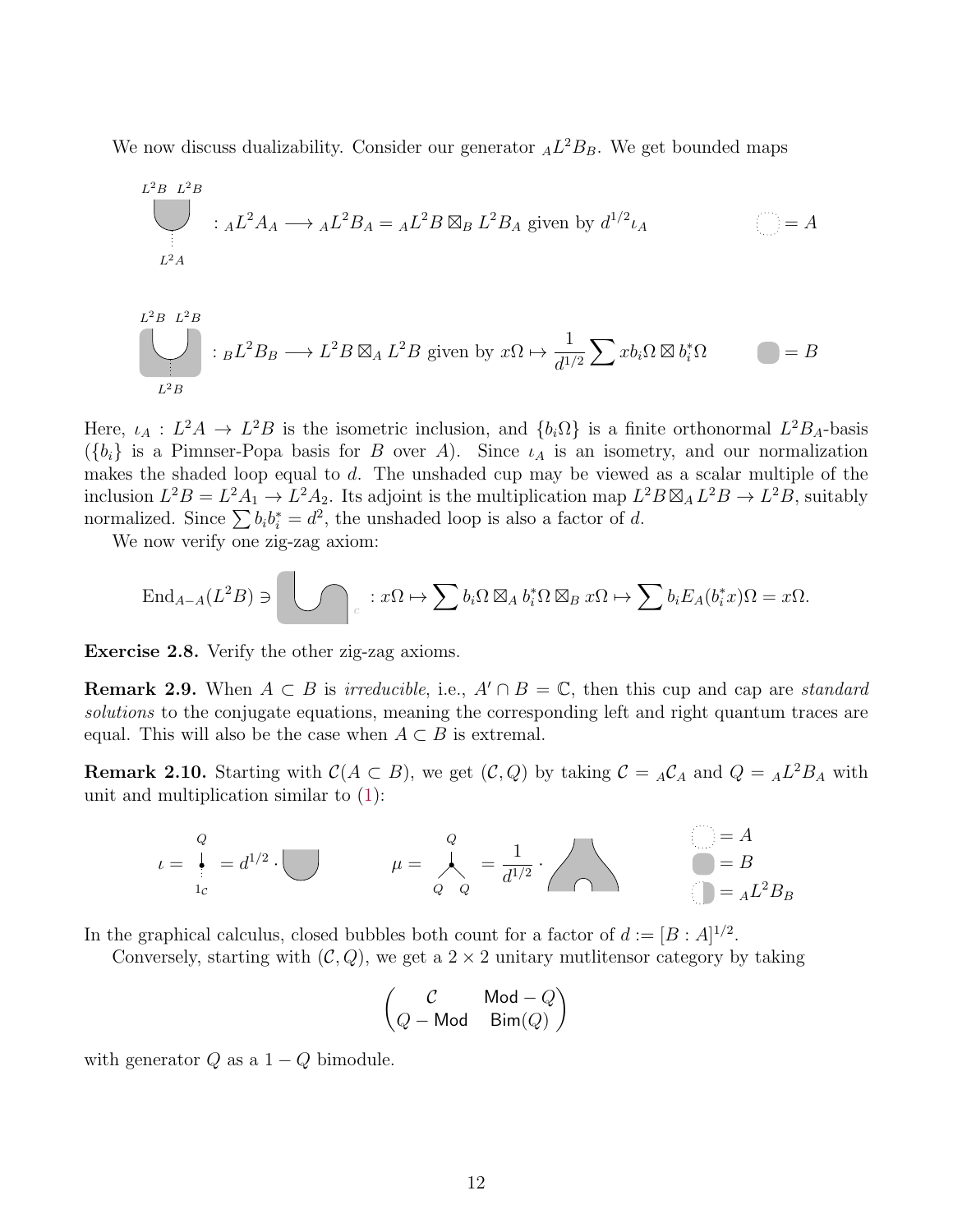## 2.5 The principal graphs

The standard invariant of a finite index (extremal) subfactor  $A \subset B$  is too much information for effectively classifying hyperfinite subfactors of small index. From the standard invariant, we extract two bipartite graphs called the principal graphs, with a little extra structure.

**Definition 2.11.** The principal graph  $\Gamma_{+}$  is the bipartite graph defined as follows. The even vertices are the isomorphism classes of simple  $A - A$  bimodules in  $_A C_A$ . A bimodule X is simple if End(X)  $\cong$  C1. The odd vertices are the isomorphism classes of simple  $A - B$  bimodules in  $_A \mathcal{C}_B$ . There are dim( $\text{Hom}_{A-B}(X \otimes_A L^2 B, Y)$ ) edges from  $_A X_A$  to  $_A Y_B$ .

The dual principal graph  $\Gamma_-\$  is defined similarly using  $B - B$  and  $B - A$  bimodules. The dual principal graph is also the principal graph for the inclusion  $B' \subseteq A'$  or its conjugate  $B \subseteq \langle B, e_A \rangle$ .

We also record the data of the duality on  $A - A$  and  $B - B$  vertices by marking tags on the even vertices, and we order the odd vertices to encode the duality between the  $A - B$  and  $B - A$ vertices by lexicographic order.

Each of  $\Gamma_{\pm}$  has a distinguished vertex corresponding to the trivial bimodules  $L^2A$  and  $L^2B$ . The depth of a vertex is its distance to the trivial, which corresponds to the minimal  $n$  such that  $X \subseteq \overline{L^2A_n}$ . Since  $A_n$  is a \*-algebra, the dual of an even vertex of  $\Gamma_{\pm}$  is a vertex of  $\Gamma_{\pm}$  at the same depth. The dual of an odd vertex of  $\Gamma_{\pm}$  is a vertex of  $\Gamma_{\mp}$  at the same depth.

A subfactor has finite depth if and only if the principal graph is finite.

Fact 2.12. The principal graph is finite if and only if the dual principal graph is finite. In this case, the difference in their depth is at most one.

**Example 2.13.** Consider the outer action  $\alpha$ :  $G \to \text{Aut}(B)$ . The principal graphs of  $A = B^G \subseteq B$ can be described as follows.

The  $A-A$  vertices correspond to irreducible representations (irreps) of  $G$ , and duality is taking the contragredient. There is a single  $A - B$  vertex, and the number of edges to an irrep is the dimension of the irrep.

The  $B - B$  vertices correspond to the elements of G, and duality is taking the inverse. There is only one  $B - A$  vertex, with a single edge to each  $q \in G$ .

For  $G = S_3$ , the principal graphs are given by

$$
\left(\text{mod}\; \text{mod}\right).
$$

The principal graphs  $\Gamma_{\pm}$  also have some additional properties and structure that make them particularly useful.

Fact 2.14.  $\dim(A'_0 \cap A_n)$  is equal to the number of loops of length 2n on  $\Gamma_{\pm}$  starting at  $\star$ .

We saw that irreducible summands of  $L^2 A_n$  correspond to minimal projections in the higher relative commutants. The traces of these projections give a dimension function dim on the vertices of  $\Gamma_{+}$  which satisfies

$$
d \cdot \dim(Y) = \sum_{Z \in V(\Gamma)} N_{Y,L^2B}^Z \dim(Z)
$$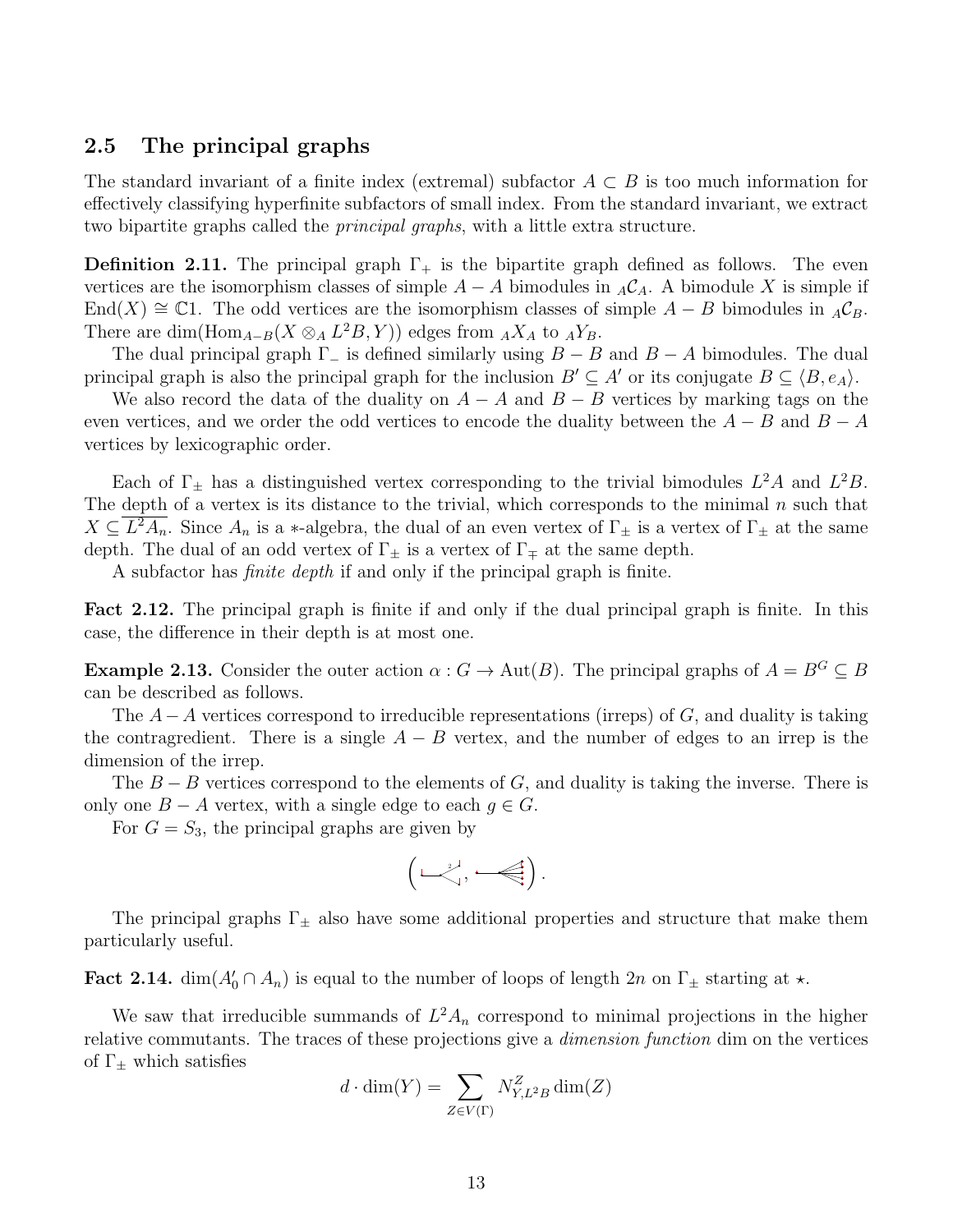for all simple  $A - A$  bimodules Y and simple  $A - B$  bimodules Z, where  $N_{Y,L^2B}^Z$  is the number of copies of Z inside  $Y \boxtimes_A L^2B$ . The above condition says that the dimension function gives an eigenvector for the adjacency matrix of  $\Gamma_{\pm}$ .

When  $\Gamma_{\pm}$  is finite, then this dimension is the unique Frobenius-Perron eigenvector with positive entries, normalized so that the dimension of  $L^2A$  is 1 [\[BH12\]](#page-13-4). In this case, we write FPdim instead of dim.

**Fact 2.15.** The index  $[B : A] \geq ||\Gamma_{\pm}||^2$ , where the norm of  $\Gamma_{\pm}$  is the operator norm of the adjacency matrix acting on  $\ell^2$  of the vertices [\[Pop94\]](#page-14-9). If  $\Gamma_{\pm}$  is finite, then  $[B : A] = ||\Gamma_{\pm}||^2$ , and the norm of  $\Gamma_{\pm}$  is the largest eigenvalue of the adjacency matrix [\[Jon87\]](#page-13-1).

Remark 2.16. In the infinite depth case, it is important to distinguish between the Frobenius-Perron dimension function FPdim corresponding to the norm of the adjacency matrix of  $\Gamma_{\pm}$  and the quantum dimension function dim which may not agree. In fact, they agree if and only if the subfactor is amenable [\[Pop94\]](#page-14-9). Finite depth subfactors are amenable by uniqueness of the Frobenius-Perron dimension function [\[Jon87,](#page-13-1) [EK98\]](#page-13-5).

The principal graphs are much less information than the standard invariant, which is exactly why they are so useful. One of the main motivating questions in subfactor theory is the following.

**Question 2.17.** Given a pair of bipartite graphs  $(\Gamma_+, \Gamma_-)$  with dual data satisfying some additional properties, are they the principal graphs of a finite index subfactor? If so, for how many subfactors?

**Fact 2.18.** If  $(\Gamma_+, \Gamma_-)$  are finite, then by Ocneanu Rigidity [\[ENO05\]](#page-13-6), the answer is always at most finitely many

## References

- <span id="page-13-4"></span>[BH12] Andries E. Brouwer and Willem H. Haemers, Spectra of graphs, 2012, [http://www.win.tue.nl/~aeb/](http://www.win.tue.nl/~aeb/2WF02/spectra.pdf) [2WF02/spectra.pdf](http://www.win.tue.nl/~aeb/2WF02/spectra.pdf).
- <span id="page-13-5"></span>[EK98] David E. Evans and Yasuyuki Kawahigashi, Quantum symmetries on operator algebras, Oxford Mathematical Monographs. Oxford Science Publications. The Clarendon Press, Oxford University Press, New York, 1998, xvi+829 pp. ISBN: 0-19-851175-2, [MR1642584](http://www.ams.org/mathscinet-getitem?mr=MR1642584).
- <span id="page-13-6"></span>[ENO05] Pavel Etingof, Dmitri Nikshych, and Viktor Ostrik, On fusion categories, Ann. of Math. (2) 162 (2005), no. 2, 581–642, [MR2183279](http://www.ams.org/mathscinet-getitem?mr=MR2183279) [DOI:10.4007/annals.2005.162.581](http://dx.doi.org/10.4007/annals.2005.162.581) [arXiv:math.QA/0203060](http://arxiv.org/abs/math.QA/0203060).
- <span id="page-13-0"></span>[Jon83] Vaughan F. R. Jones, Index for subfactors, Invent. Math. 72 (1983), no. 1, 1–25, [MR696688](http://www.ams.org/mathscinet-getitem?mr=MR696688), [DOI:10.1007/BF01389127](http://dx.doi.org/10.1007/BF01389127).
- <span id="page-13-1"></span>[Jon87] V. F. R. Jones, Subfactors of type II<sub>1</sub> factors and related topics, Proceedings of the International Congress of Mathematicians, Vol. 1, 2 (Berkeley, Calif., 1986), Amer. Math. Soc., Providence, RI, 1987, [MR934296](http://www.ams.org/mathscinet-getitem?mr=MR934296), Available at [http://www.mathunion.org/ICM/ICM1986.2/Main/icm1986.2.0939.0947.ocr.](http://www.mathunion.org/ICM/ICM1986.2/Main/icm1986.2.0939.0947.ocr.pdf) [pdf](http://www.mathunion.org/ICM/ICM1986.2/Main/icm1986.2.0939.0947.ocr.pdf), pp. 939–947.
- <span id="page-13-2"></span>[Jon21] , Planar algebras, I, New Zealand J. Math. 52 (2021), 1-107, [MR4374438](http://www.ams.org/mathscinet-getitem?mr=MR4374438) [DOI:10.53733/172](http://dx.doi.org/10.53733/172) [arXiv:math.QA/9909027](http://arxiv.org/abs/math.QA/9909027).
- <span id="page-13-3"></span>[JS97] Vaughan F.R. Jones and V.S. Sunder, Introduction to subfactors, London Mathematical Society Lecture Note Series, 234. Cambridge University Press, Cambridge, 1997, xii+162 pp. ISBN: 0-521-58420-5, [MR1473221](http://www.ams.org/mathscinet-getitem?mr=MR1473221).